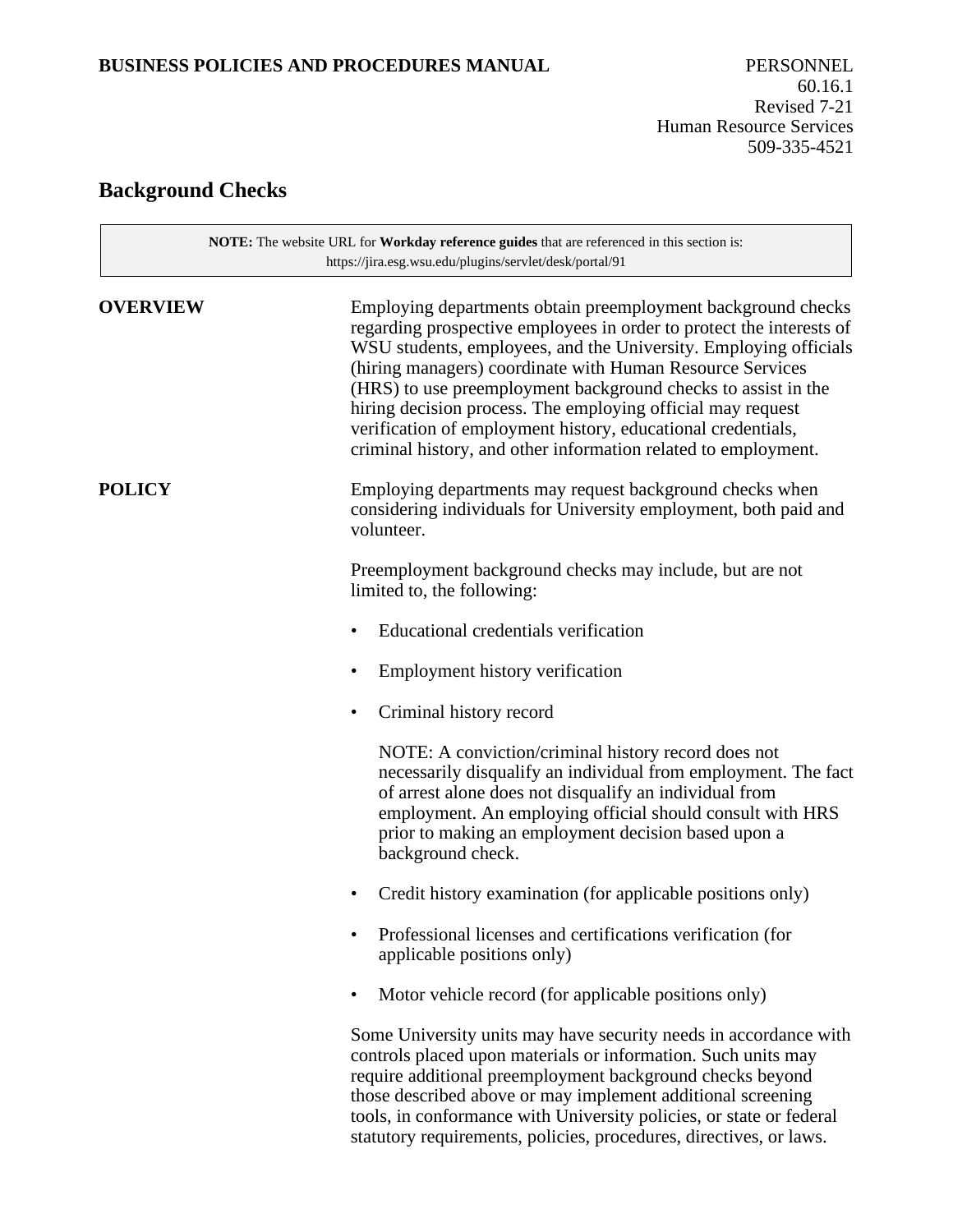## 60.16.2 Revised 7-21 Human Resource Services 509-335-4521

# **Background Checks**

### **APPLICABILITY**

| <b>Supervision of Children or</b><br><b>Vulnerable Adults</b>         | Background checks are <i>required</i> for positions with duties<br>involving supervision, care, or treatment of children under 16<br>years old, vulnerable adults, or individuals with mental illness or<br>developmental disabilities. (RCW 43.43.832)                                                                                                                                                                                                                                                                                                                                                       |
|-----------------------------------------------------------------------|---------------------------------------------------------------------------------------------------------------------------------------------------------------------------------------------------------------------------------------------------------------------------------------------------------------------------------------------------------------------------------------------------------------------------------------------------------------------------------------------------------------------------------------------------------------------------------------------------------------|
| <b>Supervision of Children or</b><br><b>Vulnerable Adults (cont.)</b> | HRS recommends running a basic or premium background check<br>in addition to the Washington Access to Criminal History<br>(WATCH) background check, particularly if the employee or<br>volunteer will be responsible for overnight supervision of children<br>or vulnerable adults.                                                                                                                                                                                                                                                                                                                           |
|                                                                       | Background check guidelines and package definitions and pricing<br>are available on the HRS website:                                                                                                                                                                                                                                                                                                                                                                                                                                                                                                          |
|                                                                       | hrs.wsu.edu/managers/recruitment-toolkit/background-checks/                                                                                                                                                                                                                                                                                                                                                                                                                                                                                                                                                   |
| Disclosure of Convictions                                             | Washington State Child and Adult Abuse Information Law<br>requires that employers ask applicants to disclose specific<br>information about any convictions for crimes against persons,<br>crimes relating to financial exploitation, and findings in related<br>actions and proceedings, including certain civil proceedings.<br>Conviction information must be disclosed before an applicant can<br>be considered for employment in any position which may involve<br>unsupervised access to children, developmentally disabled persons,<br>or vulnerable adults as defined by the law. (RCW 43.43.830-.842) |
| <b>Access to Federal</b><br><b>Tax Information</b>                    | A background check through the Washington State Patrol criminal<br>identification system and the Federal Bureau of Investigation is<br>required for all current and prospective employees and contractors<br>who have access to federal tax information (House Bill 2208).                                                                                                                                                                                                                                                                                                                                    |
|                                                                       | Background check guidelines and package definitions are available<br>on the HRS website at:                                                                                                                                                                                                                                                                                                                                                                                                                                                                                                                   |
|                                                                       | hrs.wsu.edu/managers/recruitment-toolkit/background-checks/                                                                                                                                                                                                                                                                                                                                                                                                                                                                                                                                                   |
| <b>Motor Vehicle Record</b>                                           | Motor Vehicle Record (MVR) checks are recommended for<br>positions that require driving.                                                                                                                                                                                                                                                                                                                                                                                                                                                                                                                      |
| <b>Finances or Property</b>                                           | Background checks are strongly recommended for positions with<br>duties involving confidential personnel or proprietary business<br>information, accountability for or receipt of University funds,<br>access to master keys, sensitive inventory items, or other items of<br>value. ( <i>RCW</i> 43.43.815)                                                                                                                                                                                                                                                                                                  |

### PERSONNEL **BUSINESS POLICIES AND PROCEDURES MANUAL**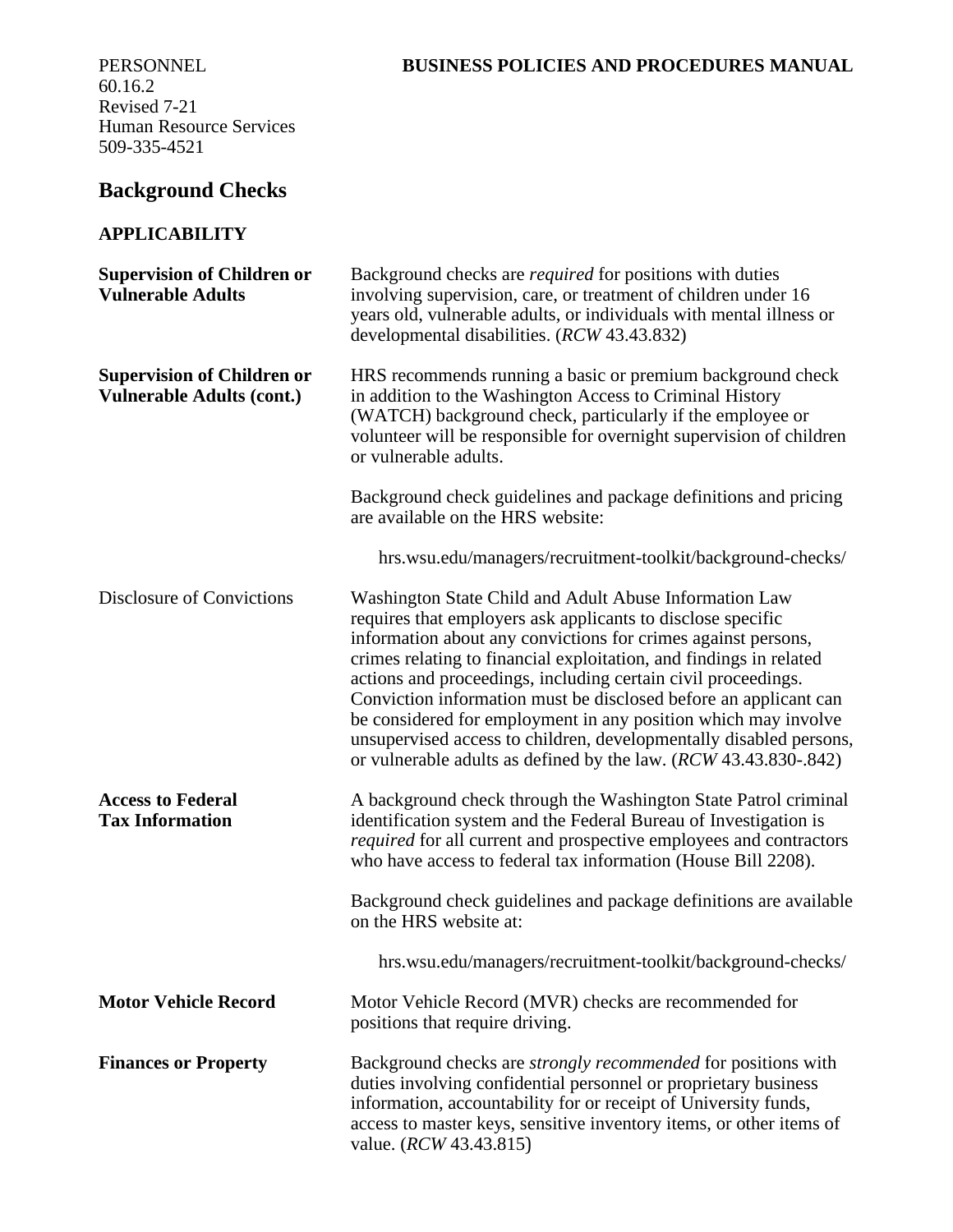### **BUSINESS POLICIES AND PROCEDURES MANUAL** PERSONNEL

# **Background Checks**

<span id="page-2-0"></span>

| <b>Any Position</b>          | Employing officials may request preemployment background<br>checks for any position vacancy prior to beginning the recruitment<br>process or prior to extending an offer of employment.                                    |
|------------------------------|----------------------------------------------------------------------------------------------------------------------------------------------------------------------------------------------------------------------------|
| <b>Current Employees</b>     | Employing officials may request background checks on current<br>employees when duties and responsibilities have significantly<br>changed, or when required by law, contract, or agreement. Contact<br>HRS for information. |
| <b>PROCEDURES</b>            | HRS offers a background check service. Contact HRS for details.                                                                                                                                                            |
| <b>Language on Postings</b>  | Positions that are or may be subject to a background check should<br>contain the following language on all job postings:                                                                                                   |
|                              | This position may require a background check, as designated by<br>the department.                                                                                                                                          |
|                              | Positions that require a background check (e.g., child care) should<br>contain the following language on all job postings:                                                                                                 |
|                              | This position has been designated by the department to require a<br>background check.                                                                                                                                      |
| <b>Recruitment Processes</b> | Appropriate recruitment processes for the employee type must be<br>followed. HRS oversees the recruitment processes for all employee<br>groups.                                                                            |
|                              | Refer to the following <i>BPPM</i> sections for employee recruitment<br>and procedures:                                                                                                                                    |
|                              | Preemployment Inquiry Guidelines BPPM 60.08                                                                                                                                                                                |
|                              | Recruitment and Selection of Faculty Personnel BPPM 60.11<br>٠                                                                                                                                                             |
|                              | Recruitment and Selection of Administrative Professional<br>Personnel BPPM 60.17                                                                                                                                           |
|                              | Recruitment and Selection of Classified Positions BPPM 60.18                                                                                                                                                               |
|                              | Temporary Employment Program BPPM 60.26<br>٠                                                                                                                                                                               |
|                              | Temporary Employment Processing BPPM 60.27<br>٠                                                                                                                                                                            |
| Costs                        | The hiring department is responsible for all costs incurred by the<br>background check process.                                                                                                                            |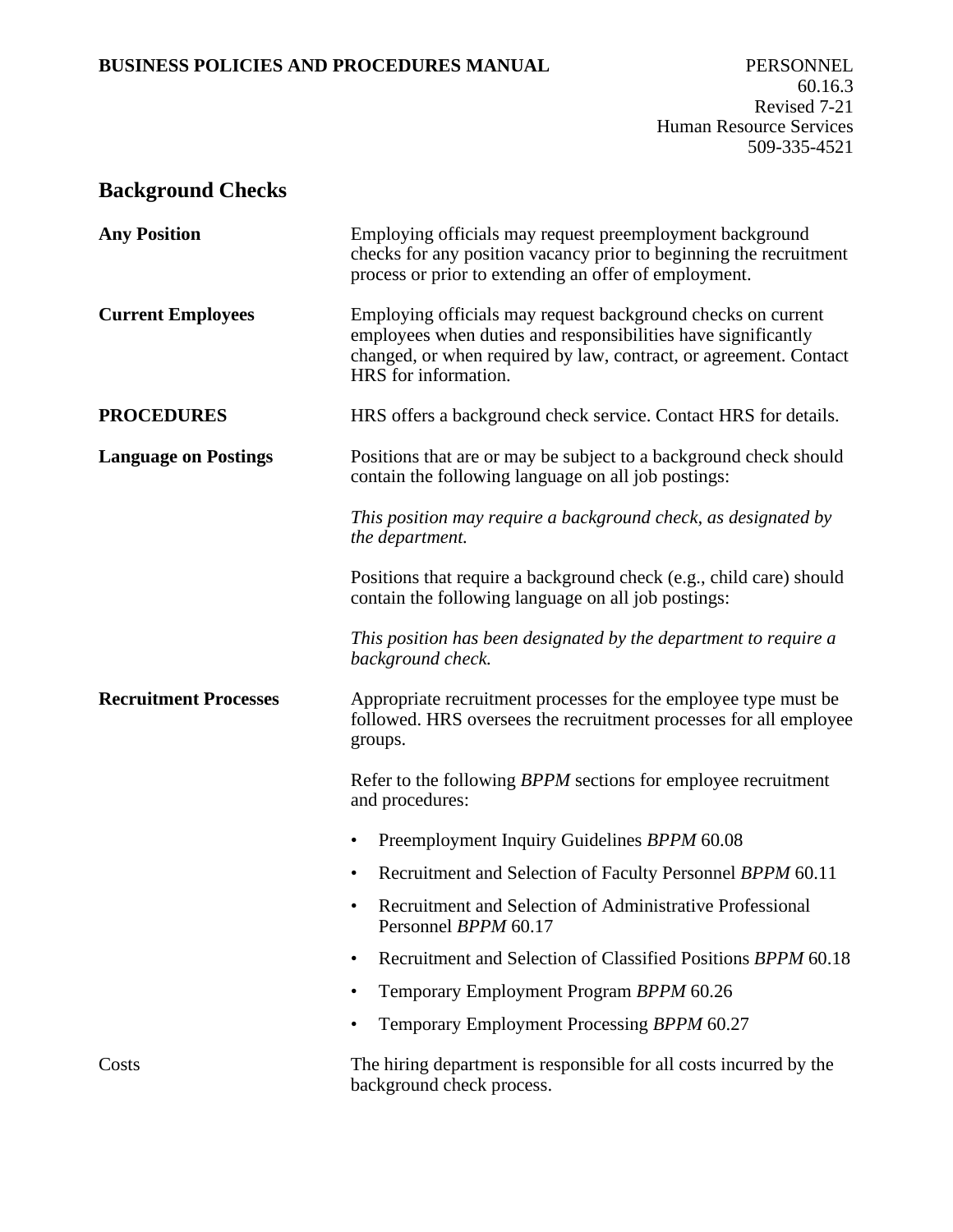### 60.16.4 Revised 7-21 Human Resource Services 509-335-4521

### PERSONNEL **BUSINESS POLICIES AND PROCEDURES MANUAL**

# **Background Checks**

| <b>WSU Pullman Campus</b>        | The department creates an internal service delivery or submits an<br>IRI to HRS at the time a position requiring a background check is<br>posted (see the Workday Procurement Internal Service Delivery<br>reference guide and BPPM 70.05). The internal service delivery or<br>IRI should include the position number for the position being<br>posted. If more than one position needing a background check is<br>being posted, all position numbers are included. |
|----------------------------------|----------------------------------------------------------------------------------------------------------------------------------------------------------------------------------------------------------------------------------------------------------------------------------------------------------------------------------------------------------------------------------------------------------------------------------------------------------------------|
| <b>WSU Non-Pullman Locations</b> | Departments request background checks for finalists before an<br>offer letter is extended. HRS conducts background checks through<br>HireRight and does a WATCH background check through the<br>Washington State Patrol, then notifies the hiring manager of the<br>results.                                                                                                                                                                                         |
|                                  | Requesting departments do not create and internal service delivery<br>or submit an IRI to HRS. The expense for a HireRight background<br>check is transferred to the appropriate department's account code<br>when the monthly invoice is processed.                                                                                                                                                                                                                 |
|                                  | The expense for a WATCH background check is transferred to the<br>appropriate department's account when the purchasing card used<br>for the transaction is reconciled each month.                                                                                                                                                                                                                                                                                    |
| <b>HRS Responsibilities</b>      | When the hiring department uses the HRS background check<br>process, HRS is responsible for the following:                                                                                                                                                                                                                                                                                                                                                           |
|                                  | Advising the employing official regarding the applicability of<br>٠<br>background check components and the background check<br>process.                                                                                                                                                                                                                                                                                                                              |
|                                  | Obtaining, reporting, and maintaining background check<br>٠<br>information.                                                                                                                                                                                                                                                                                                                                                                                          |
|                                  | Receiving written consent from the applicant prior to<br>٠<br>conducting the background check. (NOTE: For certain<br>positions by law and for any position for which a background<br>check is a condition of employment, failure to consent to a<br>background check results in removal of the applicant from<br>consideration for the position.)                                                                                                                    |
|                                  | Notifying applicants of their right to obtain a copy of the<br>٠<br>background check and to challenge the accuracy contained<br>therein.                                                                                                                                                                                                                                                                                                                             |
|                                  | Determining, in consultation with the employing official,<br>٠<br>whether the results of the background check disqualify the<br>applicant from consideration.                                                                                                                                                                                                                                                                                                        |